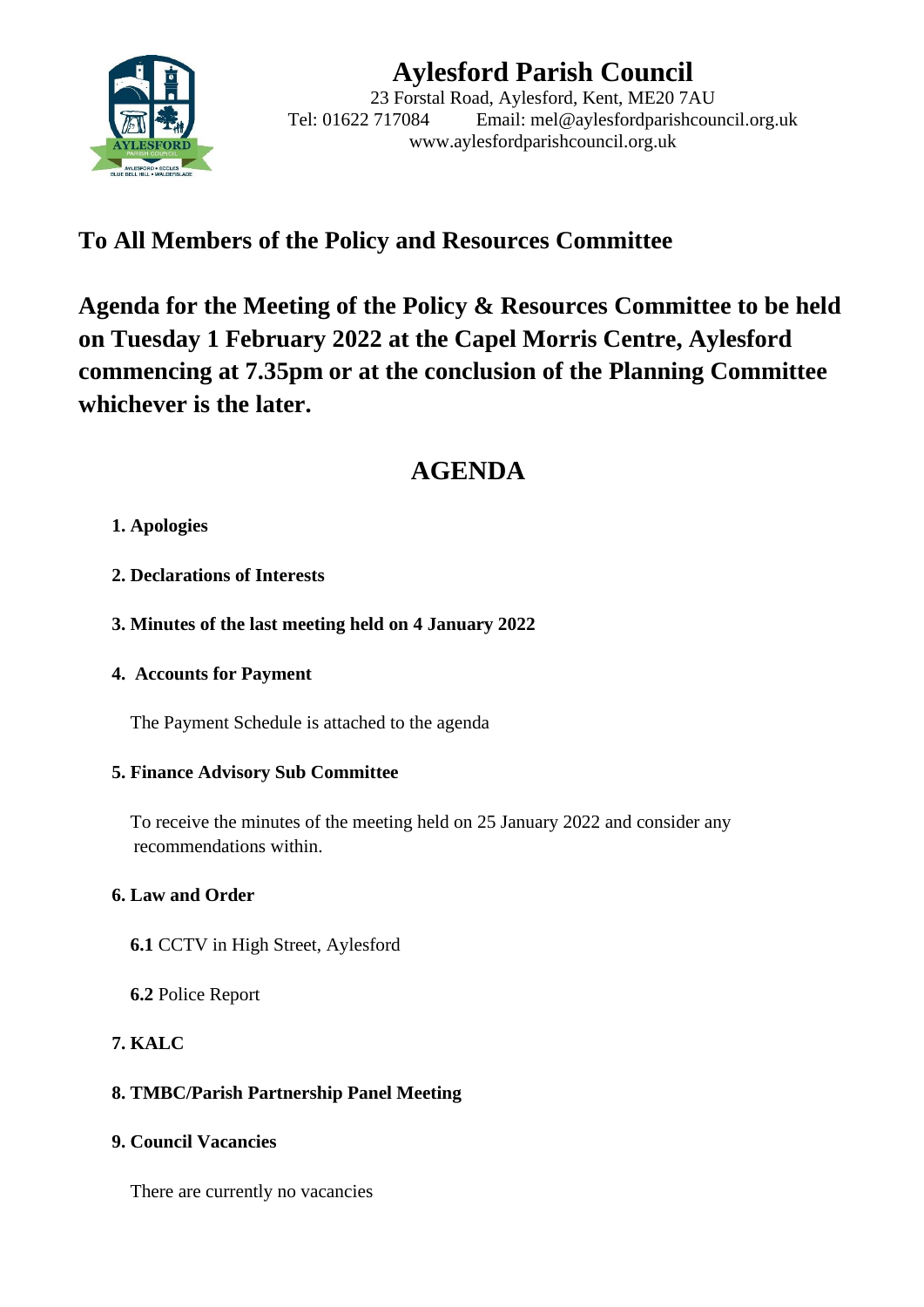#### **10. Public Convenience Review – Aylesford Toilet**

Clerk and Councillor Balcombe to report on recent site meeting with TMBC and the School

| 11. Governments Welcome Back Fund                                                                                                                                          |                |
|----------------------------------------------------------------------------------------------------------------------------------------------------------------------------|----------------|
| The two planters have been delivered and will be installed shortly                                                                                                         | <b>To Note</b> |
| 12. RBLI Base Camp                                                                                                                                                         |                |
| Clerk to report on recent vandalism in the play area and the reopening of Base Camp Café                                                                                   | <b>To Note</b> |
| 13. Adoption of Aylesford Station                                                                                                                                          |                |
| Chairman to report on progress                                                                                                                                             | <b>To Note</b> |
| 14. KCC - Contain Outbreak Management Fund                                                                                                                                 |                |
| Clerk to provide an update                                                                                                                                                 | <b>To Note</b> |
| <b>15. Aylesford Christmas Market</b>                                                                                                                                      |                |
| Clerk to report on the date of the Friars Christmas Market this year                                                                                                       | <b>To Note</b> |
| 16. Aylesford Flood Plan                                                                                                                                                   |                |
| Chairman to report                                                                                                                                                         | <b>To Note</b> |
| 17. Section 106 Wish List                                                                                                                                                  |                |
| The Clerk and Councillor Fuller recently attended a one-hour training workshop online with the<br>SLCC about S106 Funds and will work on the document in the coming weeks. |                |

**To Note**

### **18. Independent Planning Advice for developments that may be submitted to TMBC up to 31 March 2022 – Councillor Beadle to report**

To discuss if there is a possibility the Parish could fund independent planning advice for applications that might be submitted to TMBC if the Parish agrees it is an appropriate option. **For Discussion and Decision.**